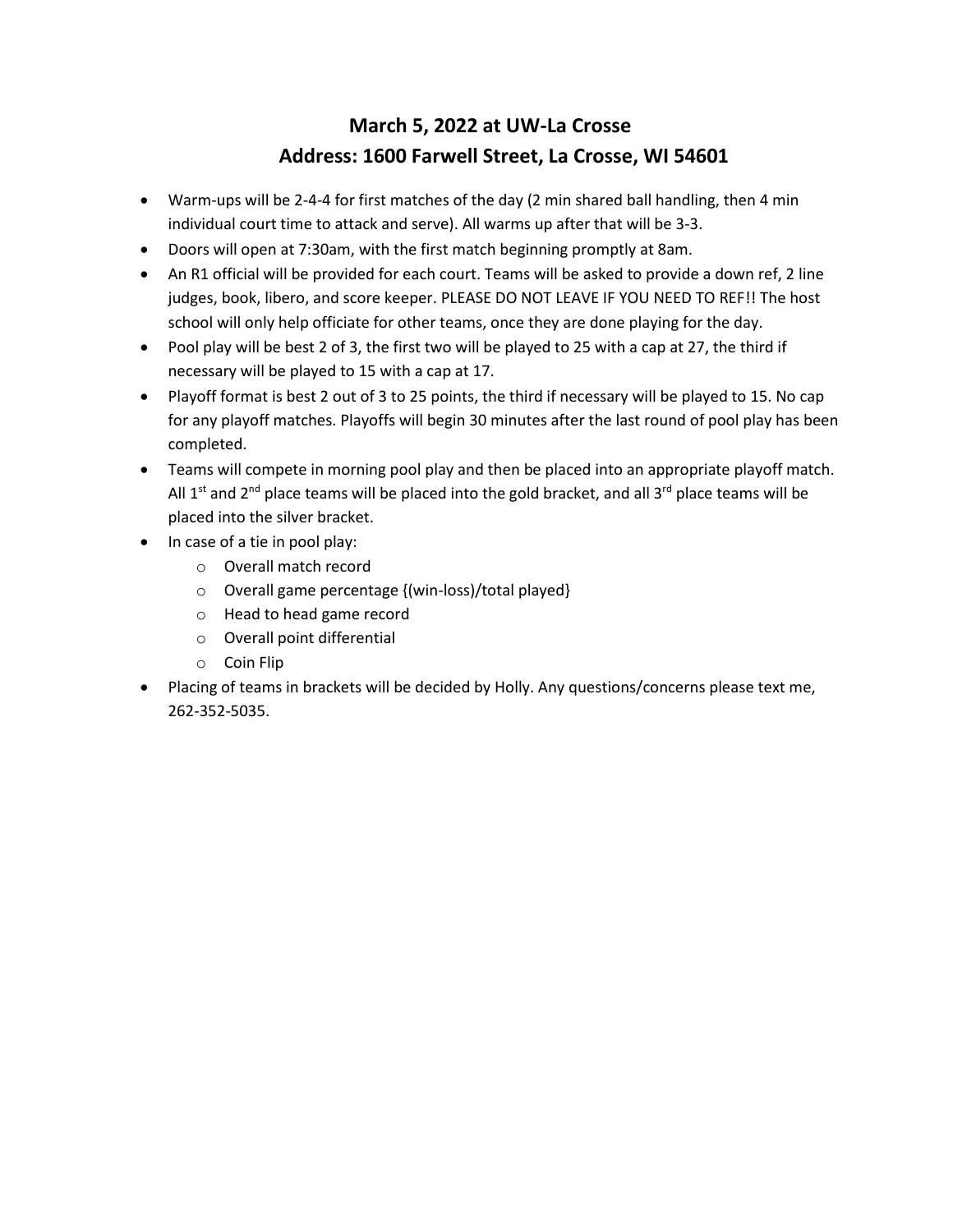## **La Crosse Campus Rules**

*Face coverings are required in all indoor facilities here at UWL, including the REC, including during physical activity. This campus wide policy is in place to protect everyone against the spread of COVID-19. For face coverings to protect everyone, they must be worn correctly, over a person's mouth and nose. Please ensure that you, your teammates, and your spectators are complying with this policy throughout your time in our facility. Any teams, including players and spectators, having continued issues with wearing face coverings properly will be asked to leave the tournament and will not receive a refund. It may be a good idea to remind players to bring extra face coverings to replace sweaty ones. Rec Sports staff will be monitoring the facility and enforcing this policy for the entire day. We also expect you to hold yourselves, teammates, and spectators accountable for compliance with face coverings. I know we are all sick of wearing masks, especially when working out, but this is still a campus policy that we are enforcing. Please do your best to help us keep everyone safe.*

*For food, we will have designated eating areas for all teams. These will be labeled with team names, and we will inform you of your team's location during check-in. All food MUST be consumed at designated eating areas. At no point in time should food be consumed in the fieldhouse or near the courts. Beverages in sealable containers are allowed in the fieldhouse/on the courts. To-go coffee containers are not sealable, and therefore, should not be in the fieldhouse.*

*Here is UWL's campus policy on carry-in food:*

- *Only snack foods are allowed (cookies, chips, baked goods, fruits/vegetables, soda, coffee in a carafe, etc.)*
- *No outside vendor products can be brought/ordered (Subway, Toppers, etc.)*
- *For safety reasons, no food that requires heating/cooling can be brought in (mayonnaise-based salads, sloppy joes, tacos, etc.)*
- *No electrical appliances may be brought in (crock pot, coffee maker, etc.)*

*Lastly, trained service animals are allowed in University buildings. Pets and emotional support animals are not allowed in University buildings.*

*Please help remind your teammates and spectators of these policies.*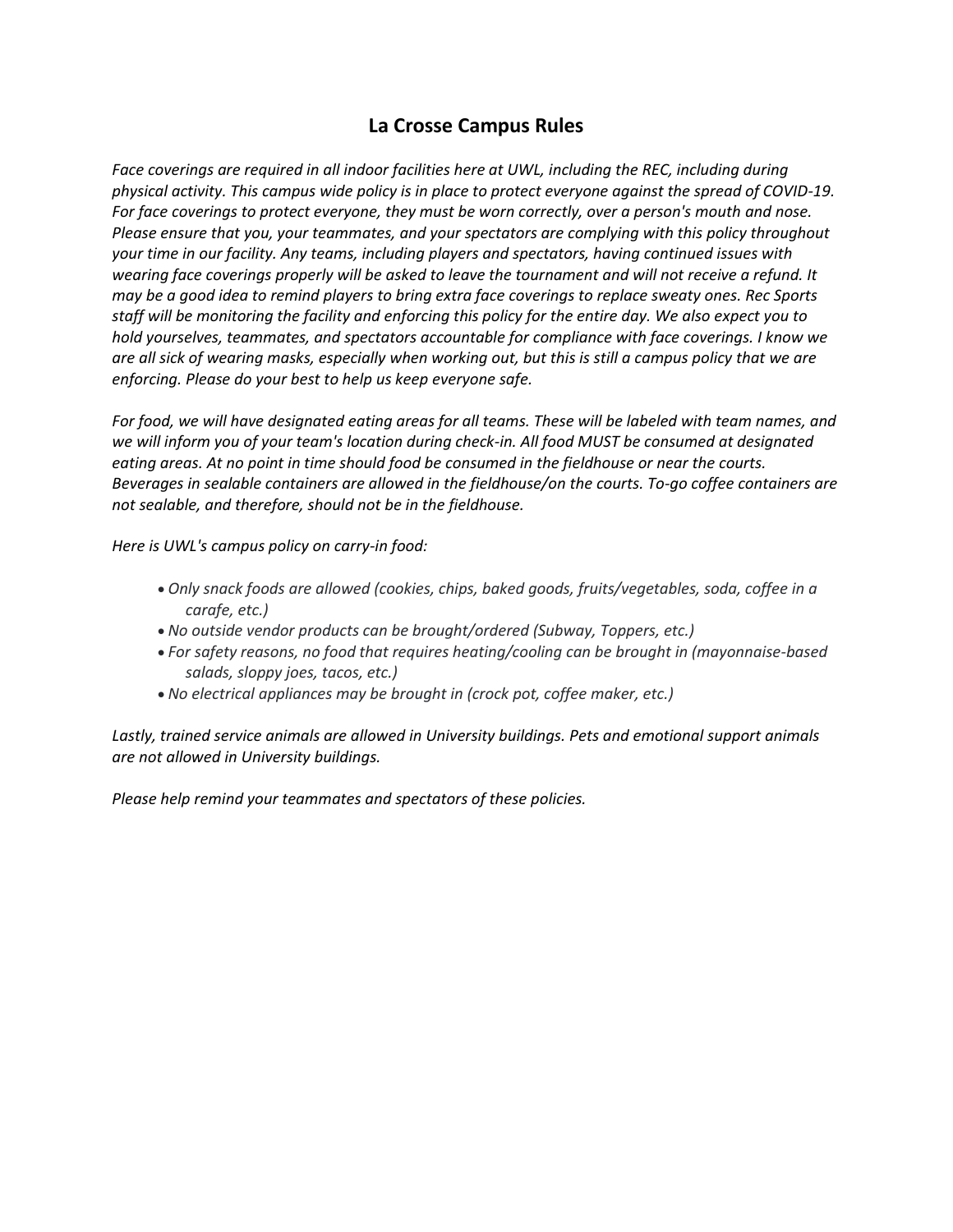|              | Pool A                   | Pool B                 | Pool C      | Pool D       |
|--------------|--------------------------|------------------------|-------------|--------------|
|              | Court 1                  | Court 1/2              | Court 2/3   | Court 3      |
|              | Eau Claire A<br>Winona A |                        | La Crosse B | <b>SDSU</b>  |
| Eau Claire B |                          | Whitewater A           | Oshkosh A   | La Crosse A  |
|              | <b>Stevens Point A</b>   | <b>Stevens Point B</b> | Winona B    | Whitewater B |

|          | Court 1      |                | Court 2        |                | Court 3     |                |
|----------|--------------|----------------|----------------|----------------|-------------|----------------|
|          | Play         | Ref            | Play           | Ref            | Play        | Ref            |
| 8:30 AM  | A1vA3        | A2             | <b>B1 v B3</b> | <b>B2</b>      | $C1$ v $C3$ | C <sub>2</sub> |
| 9:30 AM  | $A2 \vee A3$ | A1             | $B2 \vee B3$   | <b>B1</b>      | $D1$ v $D3$ | D <sub>2</sub> |
| 10:30 AM | $A1 \vee A2$ | A3             | $C2$ v $C3$    | C <sub>1</sub> | $D2$ v $D3$ | D <sub>1</sub> |
| 11:30 AM | $B1 \vee B2$ | B <sub>3</sub> | $C1$ v $C2$    | C <sub>3</sub> | $D1$ v $D2$ | D <sub>3</sub> |
| 12:30 PM | Lunch Break  |                |                |                |             |                |

| POOL A  | WSU A | EC B | Point A | <b>PLACE</b> |
|---------|-------|------|---------|--------------|
| WSU A   |       |      |         |              |
| EC B    |       |      |         |              |
| Point A |       |      |         |              |

| POOL B  | EC A | WW A | Point B | <b>PLACE</b> |
|---------|------|------|---------|--------------|
| EC A    |      |      |         |              |
| WW A    |      |      |         |              |
| Point B |      |      |         |              |

| POOL C      | La Crosse B | Oshkosh A | WSU B | <b>PLACE</b> |
|-------------|-------------|-----------|-------|--------------|
| La Crosse B |             |           |       |              |
| Oshkosh A   |             |           |       |              |
| WSU B       |             |           |       |              |

| POOL D      | <b>SDSU</b> | La Crosse A | WW B | <b>PLACE</b> |
|-------------|-------------|-------------|------|--------------|
| <b>SDSU</b> |             |             |      |              |
| La Crosse A |             |             |      |              |
| WW B        |             |             |      |              |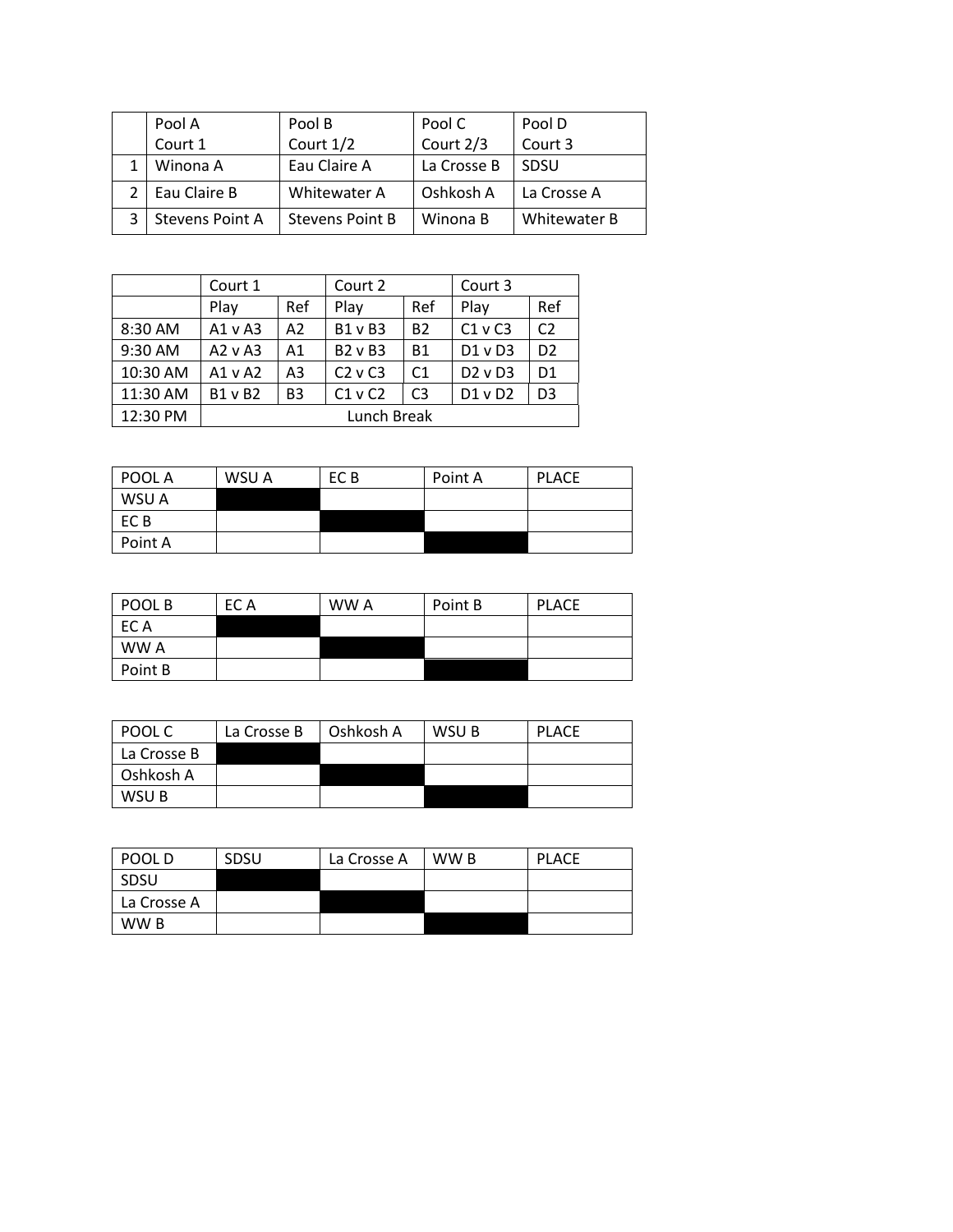## **Gold Bracket**



2<sup>nd</sup> Pool C